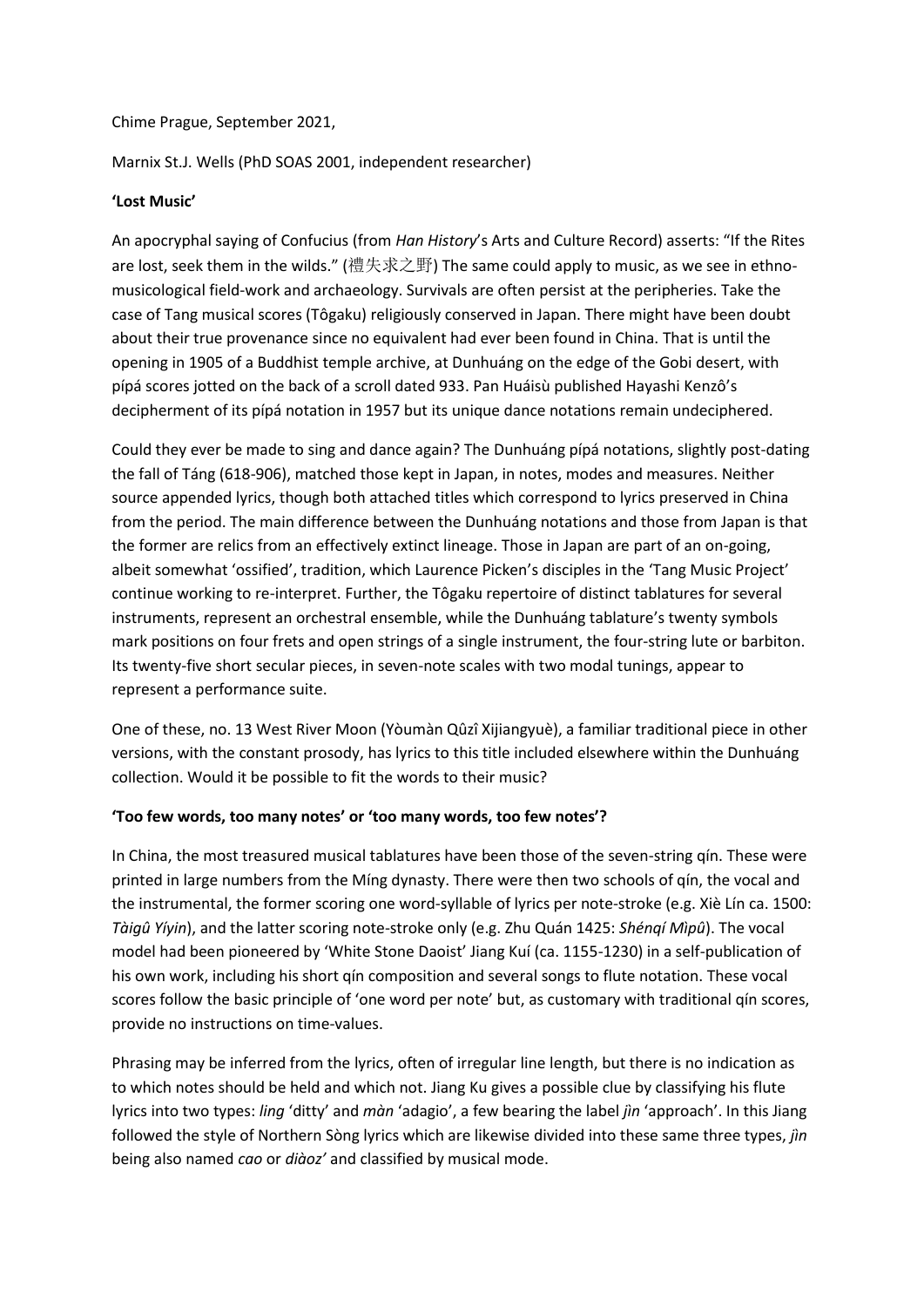The Dunhuáng scores, containing several pieces bearing the labels *màn* or *qû* are exceptional in marking time by small intercolumnal squares into regular measures of four (1x), six (16x) or eight (6x) notes according to piece, six being in the overwhelming majority and the first two in free-time. This phenomena corresponds to the measures notated in Tôgaku of four, six or eight beats (paiz'), the latter being in the majority. From this, it would seem plausible that *màn* 'adagio' pieces might fit 8 beat measures, *jìn* 'approach pieces 6-beat, and *ling* 'ditties' 4-beat. Acting on this hypothesis, the problem arises, in the case of Dunhuáng's regular measures, how to set lyric lines composed to the same title.

## **Monk Yìhâi's 'Magic' Formula**

Only one author's surviving work offers instructions on a method of setting lyrics *cí* to their corresponding music. This occurs in the writings of Buddhist pre-eminent qín maestro Yìhâi 義海 (*Qínyuàn Yàolù*). Taking as his example, Su Dongpo's popular *qín* hit Drunken Dotard Refrain (Zuìweng Yín 醉翁吟), a *màn* 'adagio' lyric, he cites the formula 'double start, single finish' (*shuangqî dansha*), explained as 'two long notes to start and one long to finish' as in the line:

Pure… and round…,

whose playing echoes in the empty mountain

without…

a word? Just a dotard

**Làng-- rán--**, qing yuán, shuí tán xiâng kong shan **wú--** yán? Weí weng…

This line of thirteen word-syllables can thus fit two eight-beat measures by lengthening the first, second and tenth word-syllable and its accompanying note. If we divide it into two measures of eight, we get a rhythm of 4+4 and 3+2+3:

> **|Làng-- rán--**,' qing yuán, shuí tán' |xiâng kong shan' **wú—'** yán? Weí weng…

Clearly the verse lines overlap the measures in enjambment, yet each of the paired stanza exactly fits the eight measures of eight-beat: 52 word-syllables (13 x 4) plus 12 prolongations (3 x 4) equal 64 beats (8 word-syllable notes x 8 lines).

In the case of the Dunhuáng 'adagio' Upturned Cup Music (Qingbei Yue) in two stanzas of eight eight-beat measures, I have found Liû Yông's classic piece to the same tune in exactly fifty-two wordsyllable stanzas fits, applying Yìhâi's identical formula, by giving two notes to the first, second and final word-syllable of each measure. Since Sòng dynasty lyrics are highly asymmetric in line length (as in the above Su Dongpo example) enjambment is again required. As the late Picken remarked, asymmetric verse does not require assymetric musical measures.

In the case of Dunhuáng six-beat measures, I have made a setting of West River Moon (no. 13) in sixword-syllable lines, which though labeled 'adagio' corresponds to the intermediate type. Yìhâi explains this type's setting by a reversal of the 'adagio' formula, i.e. 'single start, double finish'. I have accordingly applied three note-beats to the first word-syllable, and to the last two of each line. The same procedure may be applied to Jiang Kuí's 'adagios' and 'approaches' with interesting results.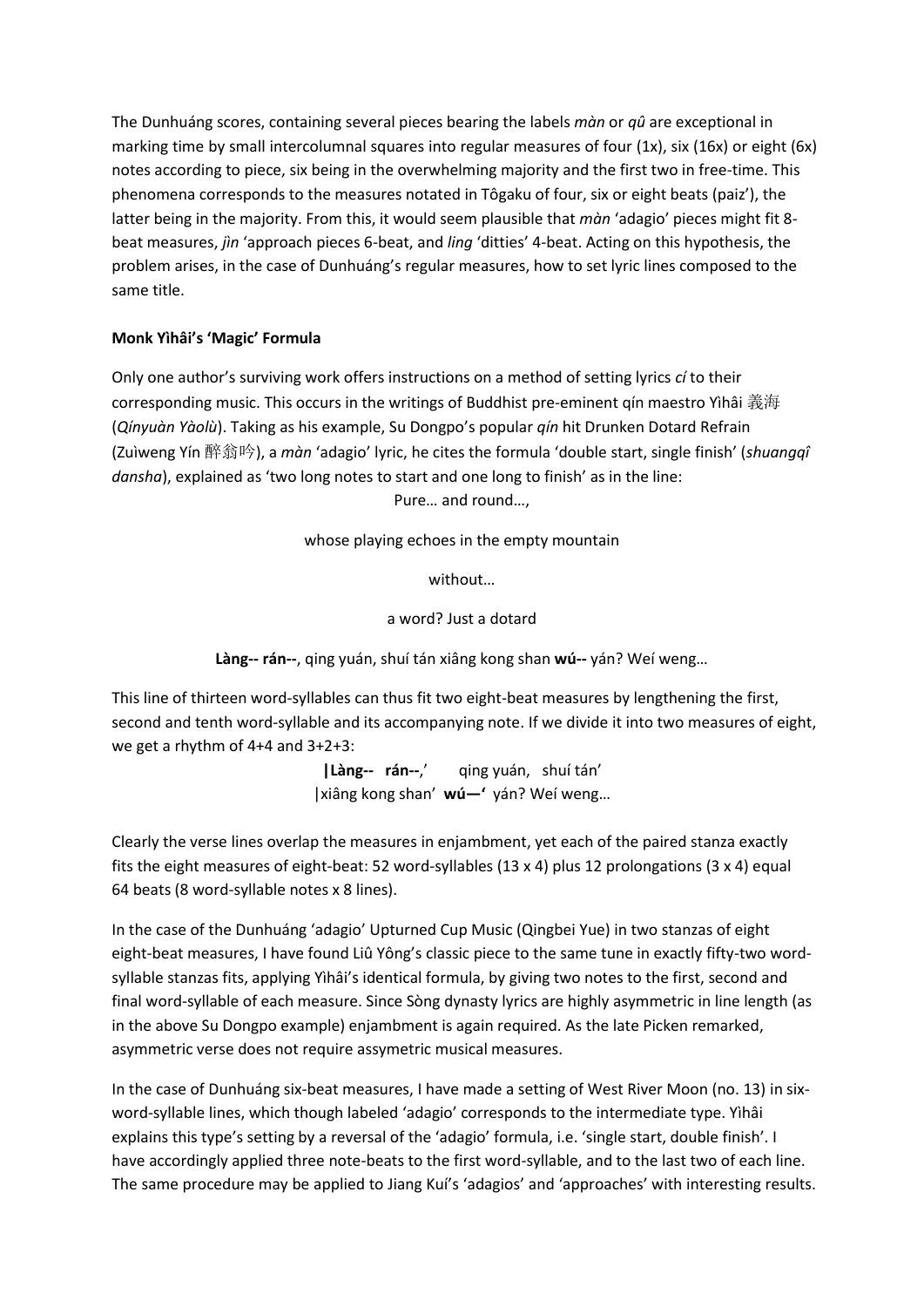Up-turned Cup Music 倾杯乐 *Qingbei Yuè/Lè* (Dunhuáng *Pípápû* no. 12) Lyrics by (Northern Sòng) 柳永 Liû Yông (ca. 984-1053)

Setting by MSJW 2021 according to 'double start, single finish' formula (shuangqî, dansha): 2-notes per first two words and 2-notes per one word towards end of each line, shown here by heavy type. This procedure allows the asymmetric, impressionist phrasing of the verses to fit the music's constant eight-beat measures.

 $\overline{a}$ 

Buildings locked in light mist, waters athwart the setting sun. Far **mountains** half-hidden in mournful 楼锁輕烟水横阁照遥山半隐愁 Lóu suô qing yan, shuî héng |xié zhào, yâo shan bàn yîn chóu  $\mathbb{L}$  $16-47-64$  6, 7 1 2 1, 6 3 -1 2 2 6

blue. Lone sail, bank distant; walking traveller, road darkling, crowd another day's cold |碧片 帆岸远 行 |客路杳 簇 一天 寒 bì. Piàn făn àn yuân, xíng |kè lù yâo, cù yi tian hán  $\Gamma_{\rm tot}$  $1-2.4-3$  2 1 3, 4 5 6 2,  $1-32$  6 2

colours. Chû plumb-blossoms shine on snow, several branches, gorgeously announce green springtime latest news. 色 楚 梅 映 雪 數 枝 艷 报 青 春 消 息 se. Chû mei yìng xuê shù zhi yàn, bào qing chun xiao xí.  $4-6.1-4.7$  1 2 3 4 7, 2 1-7 6 5 6.

Years of glory, dreams press; letters from home cut, sounds distant, flying geese south to north. 年华梦促音信断 声 远 飞 鸿 南北 Nián huá mèng cù, yin xìn duàn, sheng yuân fei hóng nánbeî.  $1-4$  1 -4 1 2, 4 2 4, 6 5 4 -7, 1  $2 \quad 3.$ 

 $b)$ 

Reckon she, after parting, left no word, green fading, red withered. Two belts long-since 算 伊 别来無绪 | 翠 消 红 灭 双 带长 Suàn yi bié laí wú xù, cuì xiao hóng miè, shuang daì cháng  $|4\sim7$  2  $\sim1$  7 6 6 3, 5 4 3 2  $\sim4$ , 5 6 4

discarded and dumped. Just tearful eyes sunk, blurred, see crimson changed to blue. Stirring up vain |抛 掷 但泪眼沉迷看朱成碧惹闲 pao zhi. Dàn lei yân chén |mí, kàn zhu chéng bì, rê xián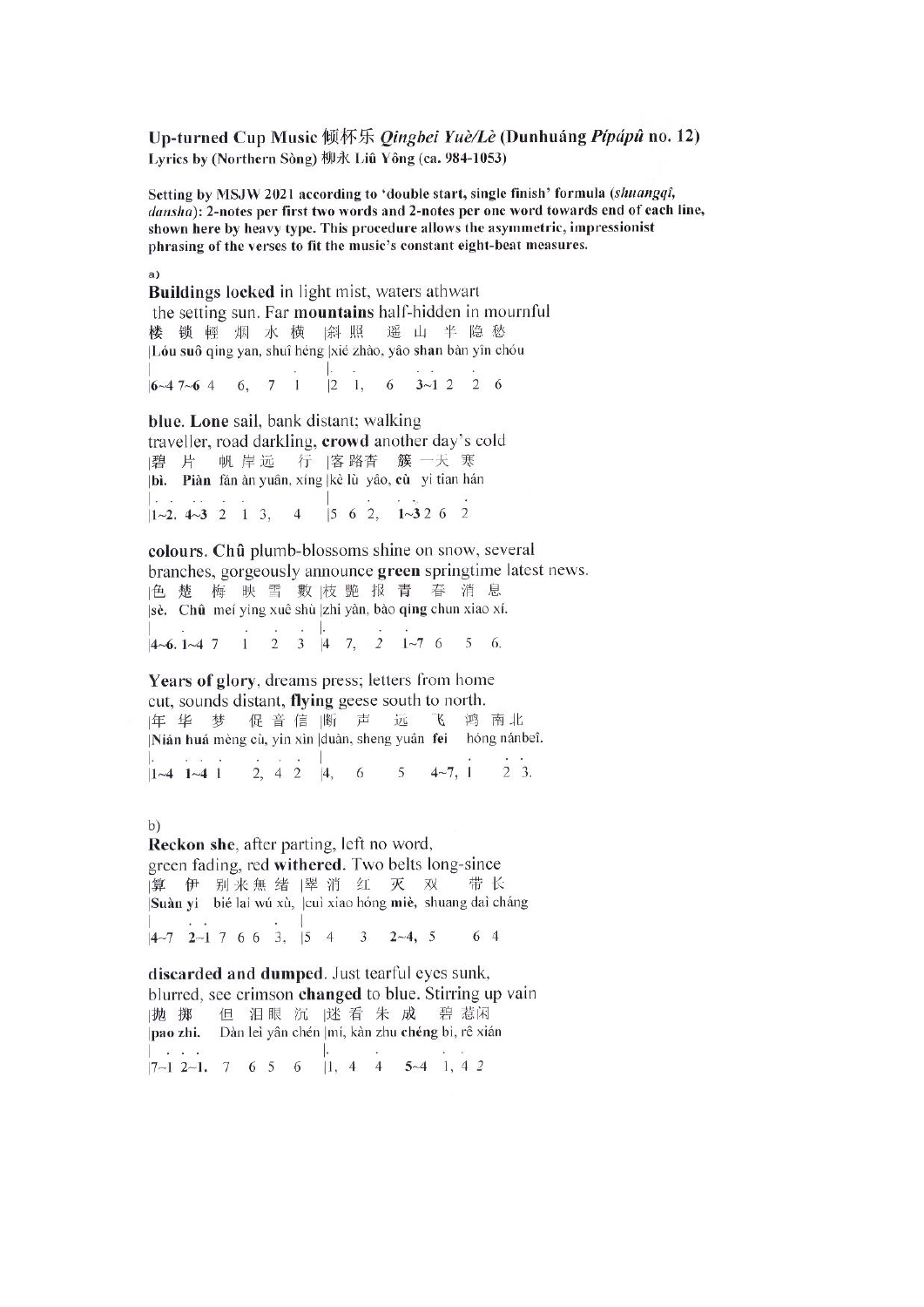melancholy piled in heaps. Rain memories, cloud hearts. Wine love, flowery forms, cruelly betray |愁 堆 积 雨 意 云 |心 酒 情 花 态 辜负 chóu dui ji. Yû yì yún xin, jiû qíng hua taì, gùfù  $|4-5 \t 6-1 \t 7 \t 6 \t 6 \t 3 \t |5, 4 \t 3 \t 2-4 \t 5, 64$ 

the tavern's best customer. Regrets inexhaustible, like dreams goneby much time's gap divided. 高 阳 客恨 难 极|和梦 也多 时间 隔 Gao yáng kè. Hèn nán jí, |hé mèng yê duo shí jian gé.  $\begin{bmatrix} . & . & . \\ 7 & -1 & 2 & -1 \\ 7 & 4 & 7 & 6 \\ 6 & 7 & 8 \\ 7 & 8 & 10 \\ 10 & 10 & 10 \\ 11 & 11 & 10 \\ 12 & 12 & 10 \\ 13 & 14 & 10 \\ 14 & 10 & 10 \\ 15 & 11 & 10 \\ 16 & 11 & 10 \\ 17 & 10 & 10 \\ 18 & 10 & 10 \\ 19 & 10 & 10 \\ 10 & 10 & 10 \\ 11 & 11 & 10 \\ 13 & 11 & 10 & 10 \\ 14 &$  $\{4\quad1\}$ -

a)

Buildings locked in light mist, waters athwart the setting sun. Far mountains half-hidden in mournful blue. Lone sail, bank distant; walking traveller, road darkling, crowd another day's cold colours. Chu plumb-blossoms shine on snow, several branches, gorgeously announce green springtime's news. Years of glory, dreams press; intimate's letters cut, sounds distant, flying geese south to north. b)

Reckon she, after parting, left no word, green fading, red withered. Two belts long discarded and dumped. Just tearful eyes sunk, blurred, see crimson changed to blue. Stirring up vain melancholy piled in heaps. Rain memories, cloud hearts. Wine love, flowery forms, cruellybetray the tavern's best customer. Regrets inexhaustible, like dreams goneby much time's gap divided.

Kangxi Cípû gives ten versions of Up-turned Cup lyrics from the Sòng dynasty. It notes that according to Yuefu Zálù the piece was originally composed for the reed-pipe by Táng emperor Xuanzong 宣宗 (b. 810, r. 847-859). Three poets of Northern Sòng left compositions in this genre, Liú Yông being the most prolific, with single examples by Chéng Bì and Zhang Xian. Their word-syllable totals and phrases (in first and second stanzas), starting from 52/52 word totals in the first two cases.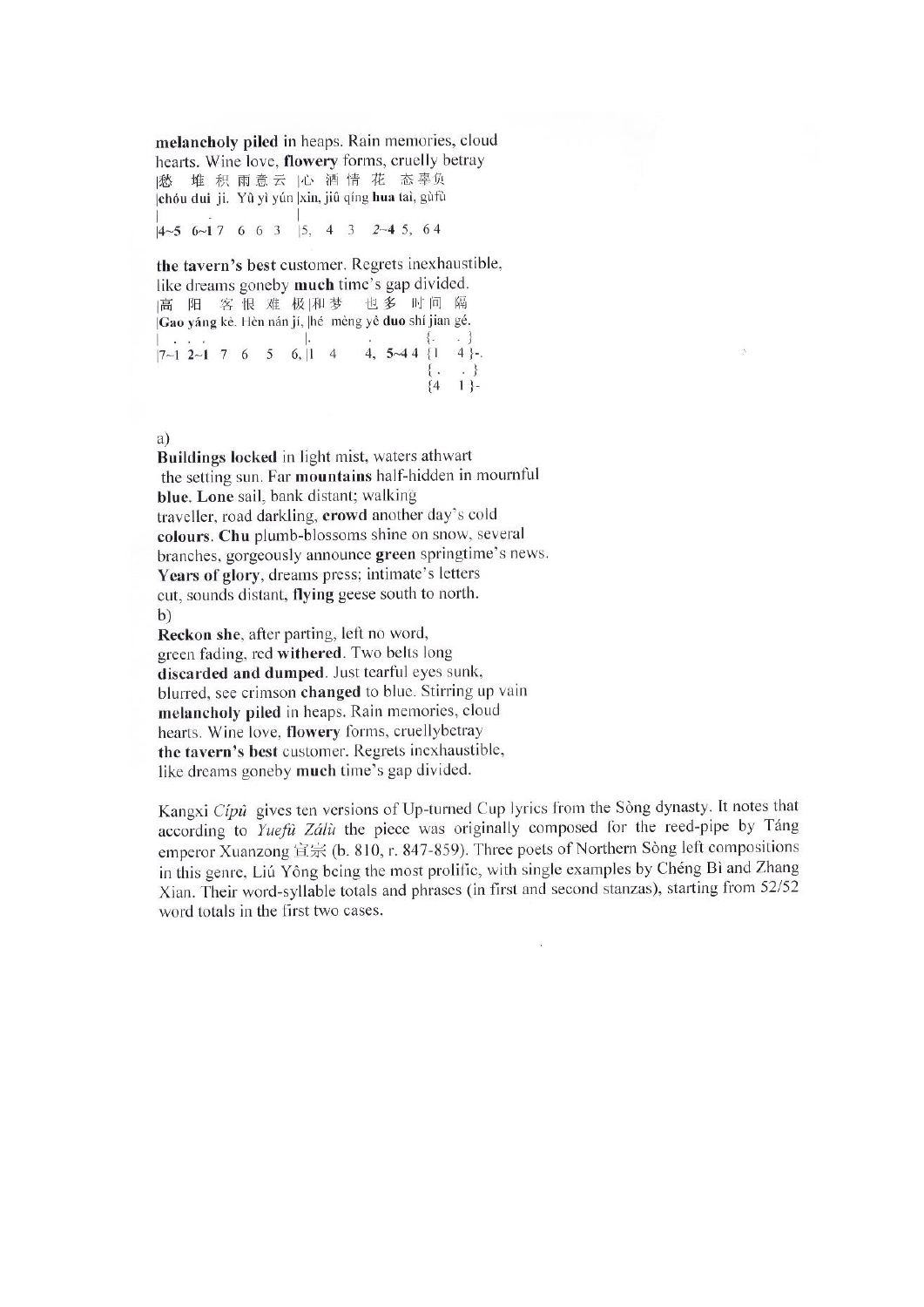Xue Zongming 1980: *Zhonguo Yinyue Shi, Yuepu Pian,* Taipei, reproduced From Hayashi Kenzô 1955: *Chugoku Dunhuang Biwafu no Kaidoku Kenkyû*.

e  $\mathcal{Q}$ G Indian 12. 傾盃樂  $714$  $\frac{a}{a}$ 八、琵琶譜  $22.6$ Z 4  $\sqrt{2}$  $\overline{2}$ 乎  $\overline{\mathbf{a}}$ 6  $\tilde{\phantom{a}}$ L ę 尹  $\mathfrak{2}$  $4$  $\omega$ i,  $\sqrt{ }$  $\Delta$  $\sqrt{2}$  $4$ P1  $\overline{a|_q}$  $^{\circ}$  0  $^{\circ}$ ╦  $\overline{\mathbf{a}}$  $\overline{\mathbf{a}}$  $74$  $\zeta$ 6  $\zeta$  $\mu$ 36  $\overline{0.01}$ 亚  $\overline{a}$ g  $\epsilon$  $\sqrt{a}$  $21 - e^{-6}$  $\mathbf{p}$ .  $\mathcal{L}_{l}$  $\overline{2}$ 13. 又慢曲子西江月  $\alpha$   $\alpha$  $\sigma$   $\sigma$   $\sigma$  $93 - 0$ 3 3  $\overline{2}$  $\mu$  $\overline{1}$  $910$  $\overline{\mathbf{a}}$  $\Delta$ 一六九  $\frac{5}{2}$  $\mathbf{u}$  $\overline{\mathbf{a}}$  $\overline{\mathbf{a}}$ o  $\mathbf{a}$  $\mathbf{u}$  $\frac{1}{2}$ 亏  $\lambda$  $\overline{6}$ 44 7  $\overline{6}$ 6 6  $\overline{\mathbf{z}}$  $210$ 'n. 0 a  $\overline{\sigma}$  $\overline{\sigma}$ o 614532712176714441 4  $\overline{\mu}$